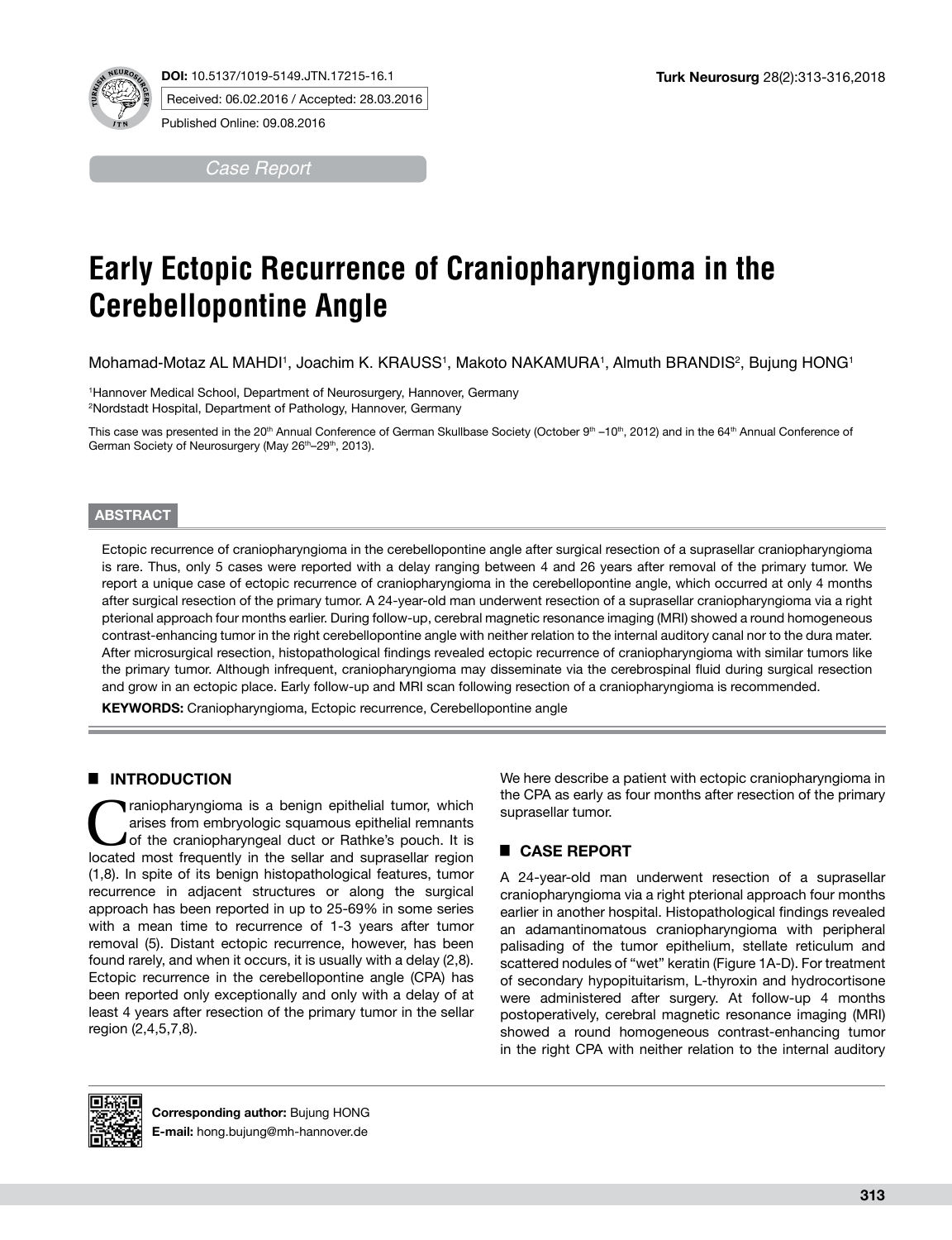canal nor to the dura mater (Figure 2A, B), which had not been present on previous imaging studies. Neither residual tumor nor local recurrence in the suprasellar region was detected at 4 months after surgery (Figure 2C).

Physical examination was unremarkable. The neurological status did not show any deficits.

Microsurgical resection was performed via a lateral suboccipital approach. Intraoperatively, the tumor was yellow-reddish with a cauliflower-like appearance. No tumor infiltration of adjacent structures was detected. The histopathological findings corresponded to the previously resected adamantinomatous craniopharyngioma. The postoperative course was uneventful. The postoperative MRI revealed no recurrent tumor in the CPA (Figure 3A, B). No neurological deficit was observed. At 3-year follow-up, the patient was alive and well. Cerebral MRI showed neither evidences of recurrent tumor in the sellar region nor in the CPA.

## █ **DISCUSSION**

Craniopharyngiomas are classified as grade I tumors according to the World Health Organization (WHO) classification. Nevertheless, they may adhere to or expand into contiguous neural structures, rendering them difficult to resect completely, resulting in relatively frequent recurrences.

Incomplete resection is associated with a higher rate of recurrence in the primary tumor bed or in neighbouring structures (9). Neoplastic cells that contaminate the operative field during surgery may also adhere to structures along the surgical route (e.g. implantation of craniopharyngioma along needle tracts following repeated suprasellar aspirations, sylvian fissure implantation directly adjacent to the surgical site, and craniopharyngioma recurring in the epidural space contiguous to the craniotomy site) or they may spread via the cerebrospinal fluid (CSF) and cause ectopic recurrence. Ectopic recurrence of craniopharyngioma has been reported in



**Figure 1:** Histopathological examination demonstrates a craniopharyngioma with peripheral palisading of the epithelium, stellate reticulum and scattered nodules of "wet" keratin on hematoxylin and eosin staining (HE, x10 and x20) **(A and B)**, corresponding to an adamantinomatous subtype. The proliferation rate is about 5% (MIB-1, x10) **(C)**. About 20% of tumor cells demonstrate expression of p53 **(D)**.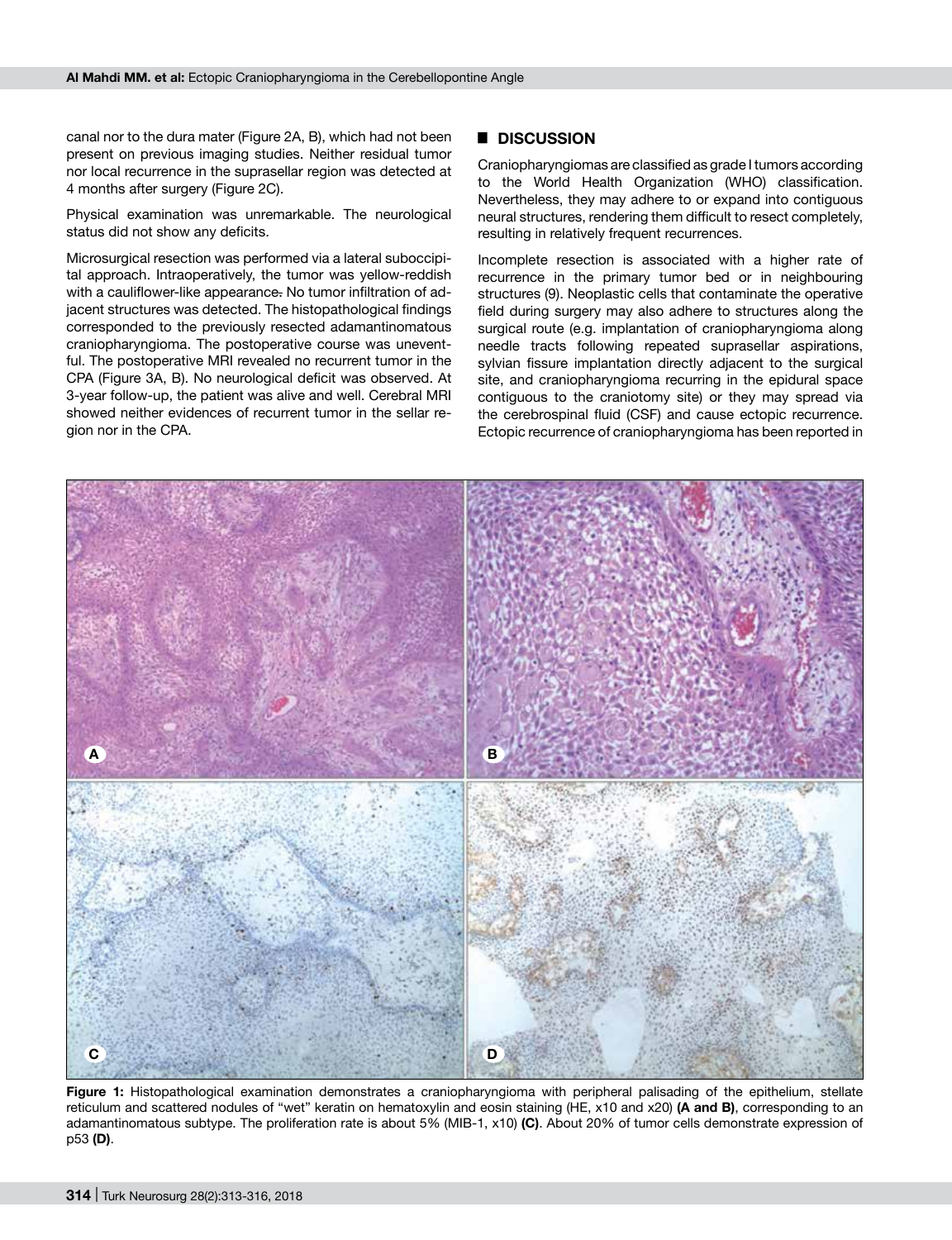about 44 patients thus far (3,6). Such recurrences occurred in various sites including intracerebral locations, the prepontine space, the epidural space, the calvarium, and even the intradural lumbar spine (3,6).

Secondary tumor manifestation in the CPA, however, has been described only in 5 cases with a delay ranging between 4-26 years (Table I) (2,4,5,7,8).

Remarkably, ectopic recurrence of craniopharyngioma was discovered only incidentally in all patients described earlier. While the tumors in the reported cases were detected after years, most unusually the period after removal of the primary tumor was only four months in our patient. Treatment in all patients reported thus far was removal of the secondary tumor.

MRI is the method of choice to diagnose ectopic tumor recurrence of craniopharyngioma. The typical appearance of adamantinomatous craniopharyngiomas, e.g. lobulated contour, multiple cystic lesions, or calcification, however, might be lacking. In our case, the ectopic tumor recurrence showed a solid component with homogeneous contrast enhancement without cystic components. The lack of a relationship with the internal auditory canal or the dura mater aided in narrowing the differential diagnosis.

Treatment strategies are not well established due to the limited number of reported cases. Due to its exceptional occurrence, ectopic recurrence is often not suspected when identified on imaging. Thus, surgical resection followed with histopathological examination is advisable to confirm the diagnosis.



**Figure 2:** Axial **(A)** and coronal **(B)** T1-weighted cerebral MR images after administration of gadolinium at 4 months follow-up show a round tumor in the right cerebellopontine angle with contrast enhancement, with neither relation to the internal auditory canal nor to the dura mater. There is neither residual tumor nor local recurrence of craniopharyngioma in the suprasellar region at 4 months after surgery **(C).**



**Figure 3:** Axial **(A)** and coronal **(B)** T1-weighted cerebral MR images after administration of gadolinium at 6 months after surgical resection of ectopic recurrence of craniopharyngioma showed no recurrent tumor in the cerebellopontine angle.